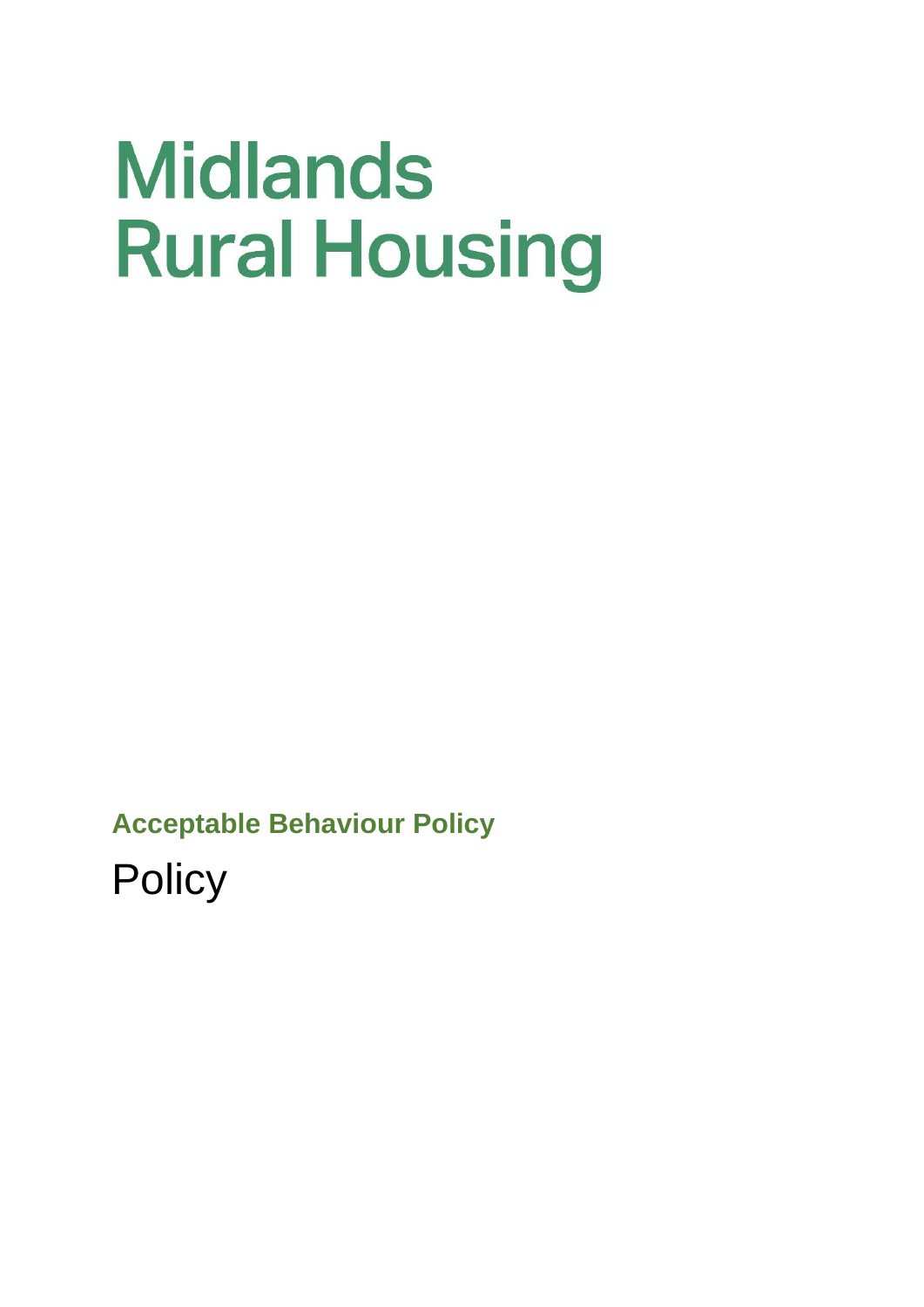#### **1. Introduction**

- 1.1 The Association aims to provide a first-class service to all our residents and customers but we acknowledge that there may be occasions when people are dissatisfied and make complaints. Our Complaints Policy gives clear details of the process to be followed if a customer is unhappy with any aspect of the services we provide. *This policy* sets out our approach to those customers whose actions or behaviour becomes unacceptable.
- 1.2 The Association has a duty to provide a safe and secure working environment. Violent and abusive behaviour will not be tolerated, and decisive action will be taken to protect our staff, those working on our behalf (i.e. a Contractor), our involved residents and other residents visiting or involved in other activities on our premises.
- 1.3 The aim of this policy is to detail behaviour which is unacceptable and the sanctions available in the face of such behaviour.

## **2. Definitions and Scope**

- 2.1 To make it clear to customers we will deal with any complaint sympathetically and in line with our complaints policy, making every effort to resolve issues in the minimum of time. We will provide customers with clear and simple information on the course of action they can take if still dissatisfied with our service.
- 2.2 We will treat our customers with dignity and respect, and we will deal with all customers in a fair, honest, consistent and appropriate manner including those whose actions we consider are unacceptable.
- 2.3 We recognise that there are relatively few customers whose actions are considered unacceptable. How we deal with this unacceptable behaviour depends on its nature and extent and we will ensure our actions are proportionate.
- 2.4 To provide a service that is accessible to all customers. We retain the right, however, to restrict or change access to our services where we consider a customer's actions or behaviour to be unacceptable.
- 2.5 To ensure so far as reasonably practicable, the health, safety and welfare at work of all employees in conjunction with the Health & Safety at Work Act 1974 and the Management of Health & Safety at Work Regulations 1999.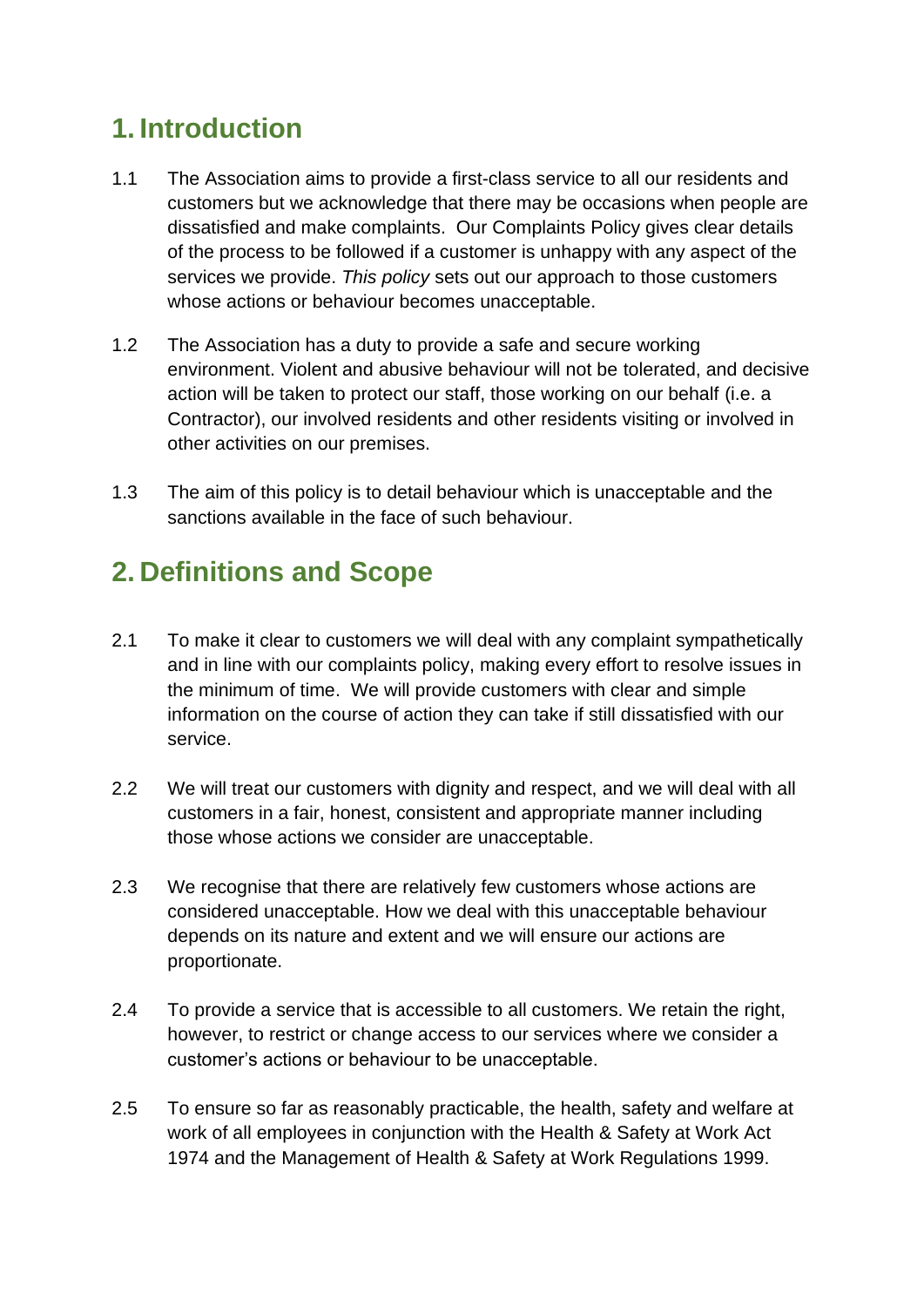- 2.6 To ensure that all reasonable care is taken to provide support to staff and to mitigate the risk of harassment towards them in the course of their duties and to ensure that they are treated with dignity and respect by our customers.
- 2.7 To ensure other customers and staff do not suffer any disadvantage from those who act in an unacceptable manner.

# **3. Specifics of the Policy**

- 3.1 We understand that people may act out of character in times of trouble or distress. There may have been upsetting circumstances leading up to making a complaint. We do not view behaviour as unacceptable just because someone is forceful or determined. However, we do when the actions of customers who become very angry, demanding, unreasonable or persistent may result in unacceptable behaviour towards our staff.
- 3.2 These actions can be grouped under the following four broad headings:
- 3.2.1. *Aggressive or Abusive Behaviour* Violence is not restricted to acts of aggression that may result in physical harm. It also includes threats, personal abuse, derogatory remarks, rudeness and behaviour or language (including oral, written or online through social media) that may cause staff to feel afraid, threatened or abused. In addition, inflammatory statements and unsubstantiated allegations can also be considered abusive behaviour. Staff should always be treated courteously and with respect. Customers may feel anger which involves the subject of their complaint, but it is not acceptable when anger escalates into aggression directed towards staff.
- 3.2.2. *Unreasonable Demands* What amounts to unreasonable demands will always depend on the circumstances surrounding the behaviour and/or the sensitivity of the issues raised by the customer. Examples of action include demanding responses within an unreasonable timescale, continuous phone calls, e-mails or letters, making demands which do not comply with our policies or legislation, repeatedly changing the substance of the complaint or raising unrelated concerns. Demands which place staff members under duress or stress, impact substantially on the work of the office staff and/or take up an excessive amount of staff time to the disadvantage of other customers, or functions are unreasonable and unacceptable.
- 3.2.3. *Harassment* We will take reasonable care to provide support to staff, protect them from harassment in the course of their duties and to ensure as far as reasonably practicable the health, safety, welfare and wellbeing for all employees. Examples of harassment include making defamatory allegations,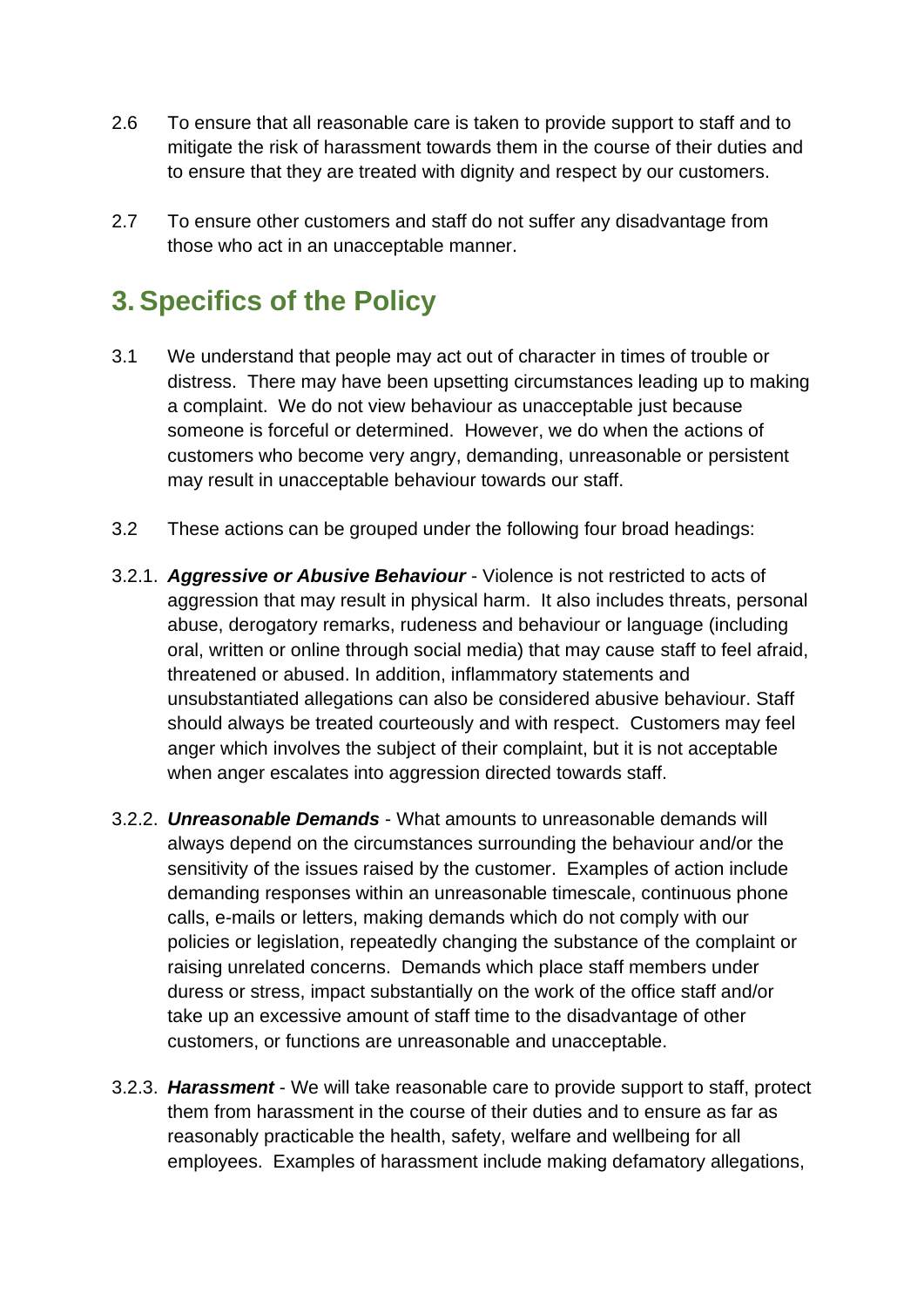unwarranted criticism, issuing inappropriate information and insulting and abusing staff (oral, written and through social media).

- 3.2.4. *Unreasonable Persistent or Vexatious Behaviour* Customers may persist in disagreeing with actions or decisions taken in relation to their complaint or may persistently contact the office about the same issue. Such actions can be unacceptable when they take up a disproportionate amount of time.
- 3.3. In all of the above categories The Association supports the understanding that the best judge of the seriousness of an incident must be the victim and therefore each person covered by this policy is able to determine what is and what is not considered acceptable within the categories outlined above in the sections 3.2.1 to 3.2.4.
- 3.4. Because individuals are permitted to make up their own minds about what is and is not acceptable behaviour, they should be able to feel that their decisions will be fully supported by The Association. Therefore, perpetrators only have the right to appeal against specific sanctions that could be taken against them outlined in the Managing Unacceptable Behaviour Procedure. As a rule, there are enough stages in the process for perpetrators to question their actions before the sanctions are applied.
- 3.5. The Association will not tolerate the threat or use of physical violence, verbal abuse or harassment towards staff, extreme instances of this nature will always be reported to the police and may be subject to legal action. In addition, in accordance with the Allocations Policy, housing applications will be suspended in conjunction with the process outlined in Acceptable Behaviour Procedure if customers use threatening or violent behaviour towards staff.
- 3.6. If unacceptable behaviour adversely affects our ability to do our work and provide a service to others, we may need to restrict the customer's contact with our offices in order to manage the unacceptable action. We may restrict contact in person, by telephone, letter, electronically or by any combination of these. In extreme situations the customer may be restricted to contact the office only by either written communication or through a third party as covered in the Managing Unacceptable Behaviour Procedure.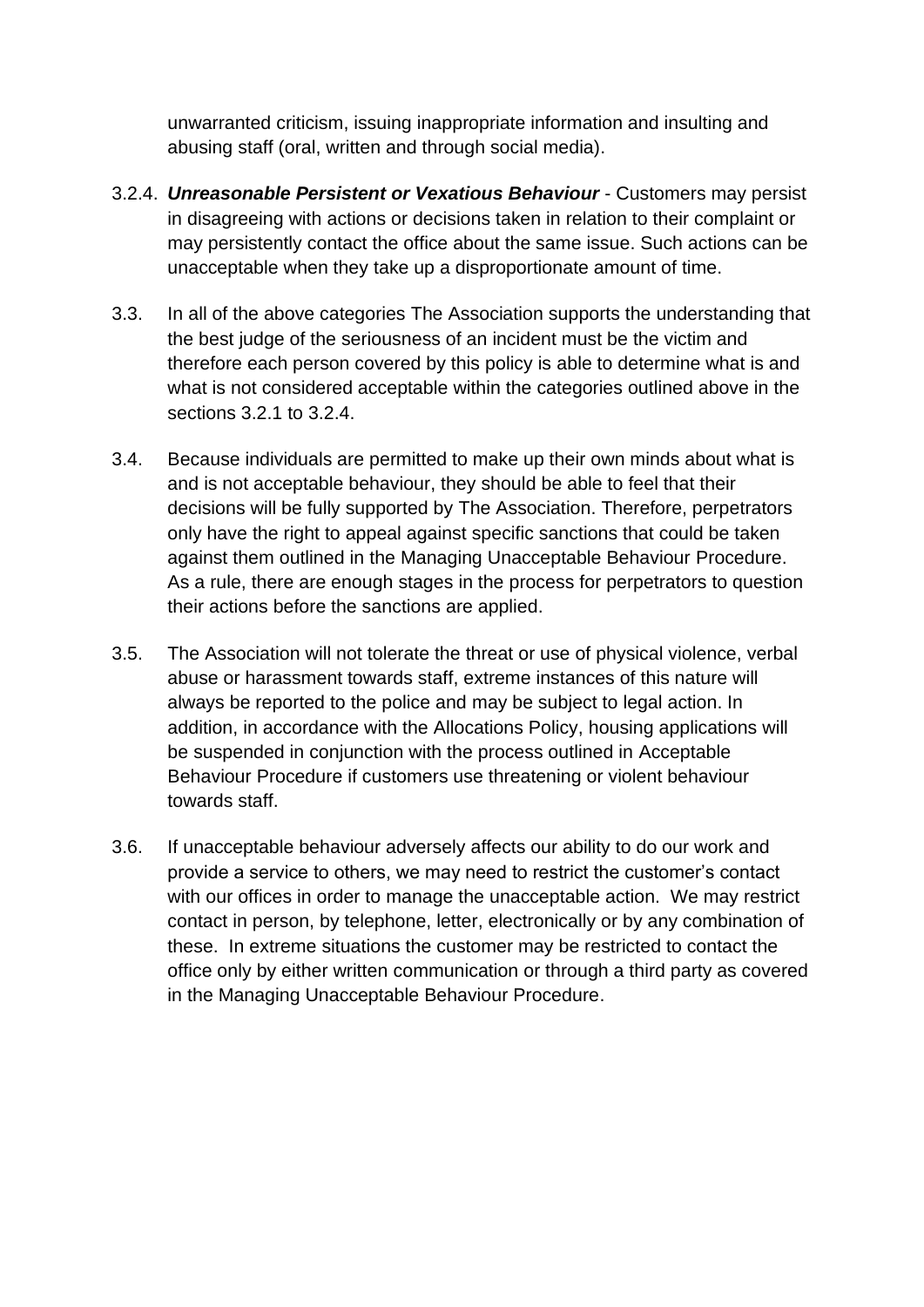## **4. Implementation**

- 4.1 Managing Unacceptable Behaviour
- 4.1.1 All staff should follow guidance set out in the Managing Unacceptable Behaviour Procedure. This includes setting out acceptable behaviour in a letter format, enter into a contact agreement, if applicable, and/or in severe cases will prompt tenancy enforcement action.
- 4.1.2 The steps that our staff will take to manage unacceptable behaviour will depend on the nature and extent of the behaviour.
- 4.1.3 A Contact Agreement will be established with the customer detailing the way in which the Association and the customer will communicate, including restricting contact.
- 4.1.4 Restrictions will be tailored to deal with the individual circumstances of the complainant and may include for example only dealing with the complainant by telephone through a third party or other advocate or friend acting on their behalf
- 4.1.5 For regular or serious cases of unacceptable behaviour, tenancy enforcement action will commence.

#### 4.2 **The Right to Appeal a Decision to Restrict Contact**

- 4.2.1 Customers have the right to appeal a decision to restrict contact and will be informed how to do this as part of the contact agreement.
- 4.2.2 A senior member of staff who was not involved in the original decision will consider the appeal. He/she will advise the customer in writing that either the restricted contact arrangements still apply, or a different course of action has been agreed.

#### **5. Responsibilities**

- 5.1 Responsibility for monitoring the application of this policy is divided into the following three areas;
	- 1. Where threats or harassment risk is high or actual and action is taken the responsibility sits with the Housing Manager.
	- 2. Where complainants are returning or vexatious contact is made, responsibility sits with the Customer and Business Support Manager.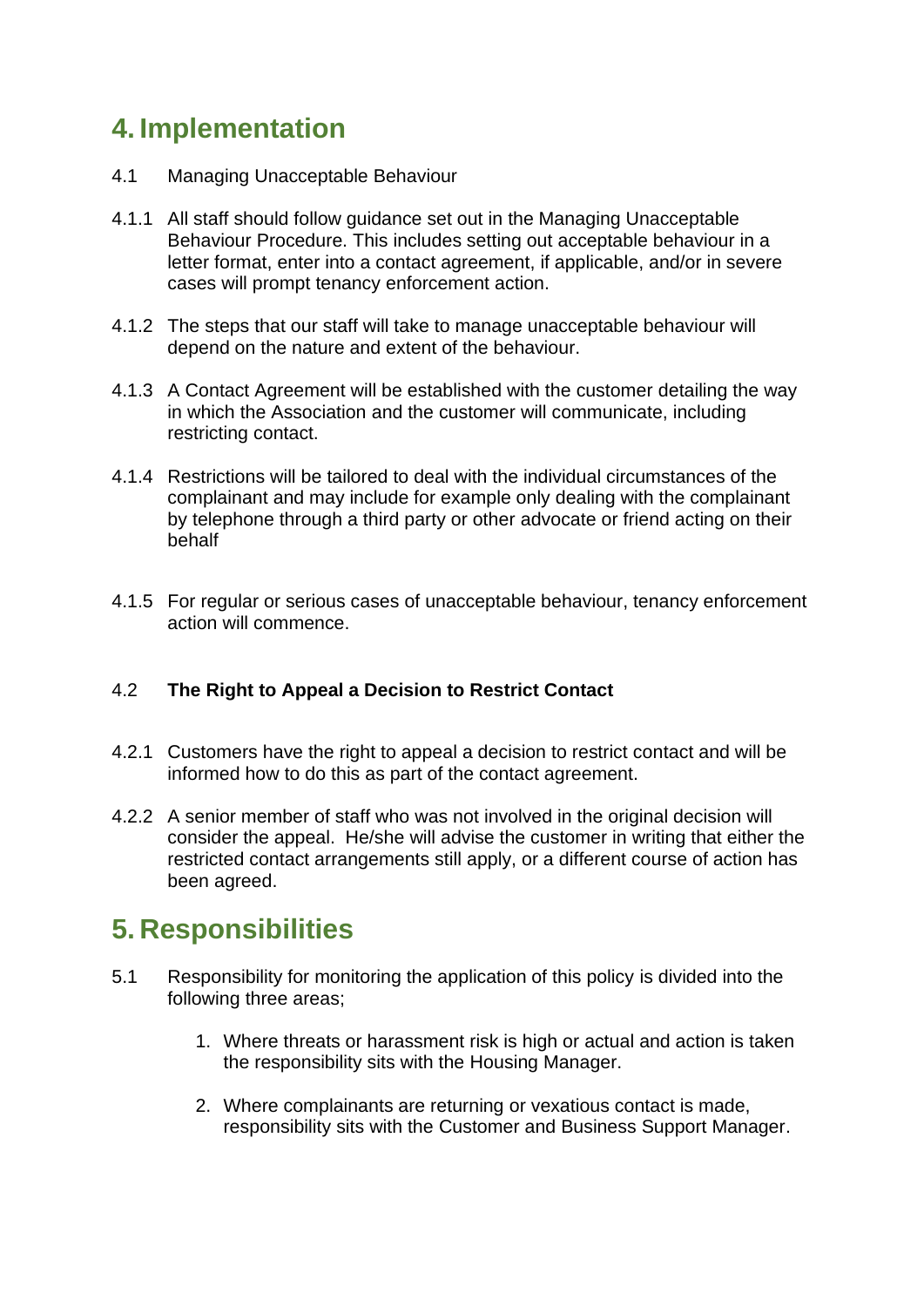- 3. Where near miss incidents occur including verbal abuse and threatened physical harm, responsibility sits with the line manager and Health & Safety Committees. (All near miss incidents should be recorded on Assessnet.)
- 5.2 This Policy will be reviewed every three years or earlier in line with legislative or business requirements with amendments being made, consultation as appropriate and communicated to staff and relevant stakeholders.
- 5.3 The Association Group will treat personal data in line with our obligations under the current data protection regulations and our own Data Protection Policy. Information regarding how customer data will be used and the basis for processing customer data is provided in the Association's Privacy Notice.

#### **6. Associated Documents**

- Allocations Policy
- Anti-Social Behaviour Policy and Procedure
- Complaints Policy and Procedure
- Lone Worker Policy and Procedure
- Equality, Diversity and Inclusion Strategy
- Equal Opportunity Policy
- Health & Safety Policy
- Visiting Safely Policy